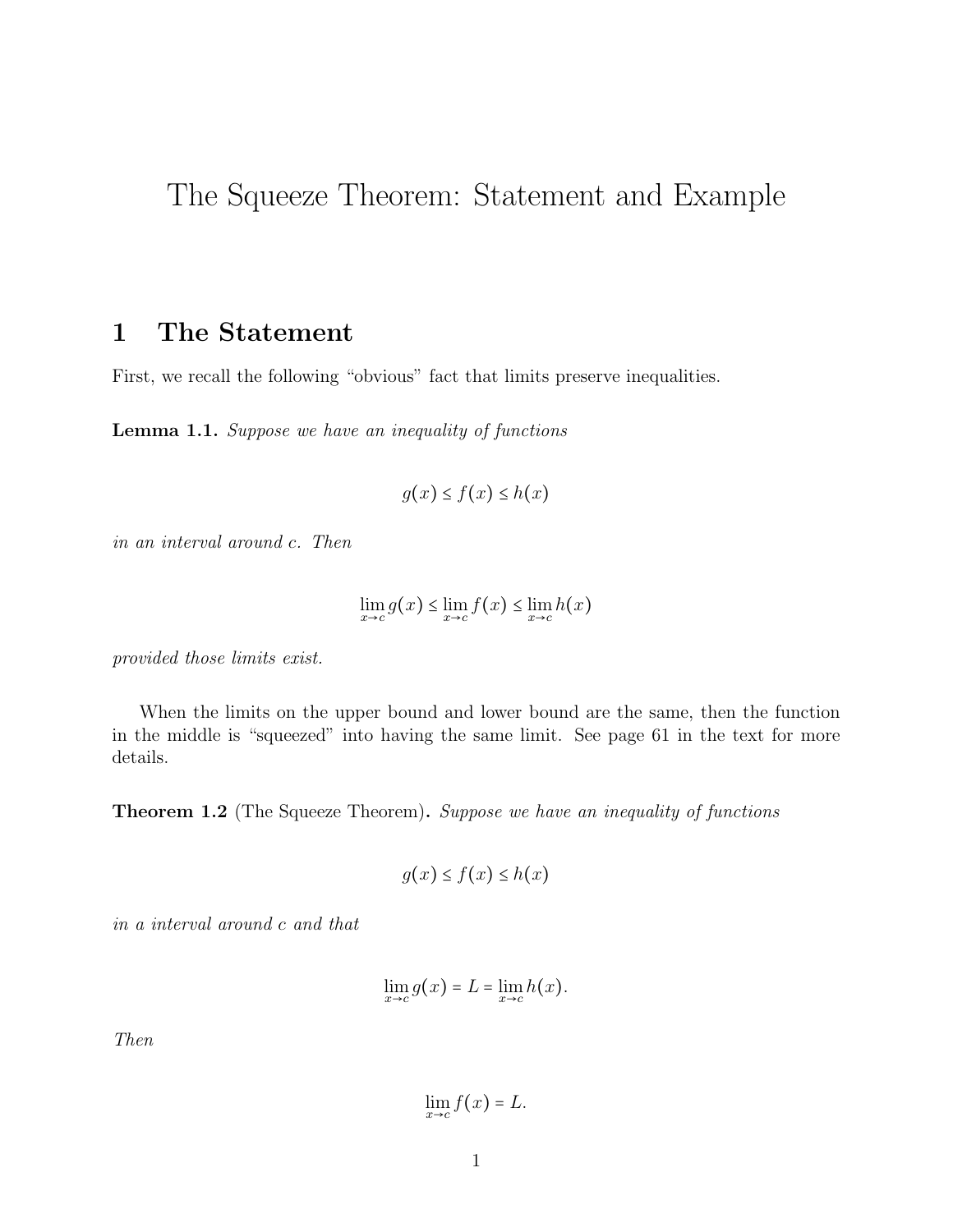## 2 The Example

Our goal here is to show that

$$
\lim_{x \to 0} \frac{\sin(x)}{x} = 1.
$$

To do this, we'll use the Squeeze theorem by establishing upper and lower bounds on  $\sin(x)/x$ in an interval around 0. Specifically, we'll show that

$$
\cos(x) \le \frac{\sin(x)}{x} \le 1
$$

in an interval around 0. We can already see why this should be the case by the following graph.



$$
y = \cos(x) \qquad \qquad y = \frac{\sin(x)}{x} \qquad \qquad y = 1
$$